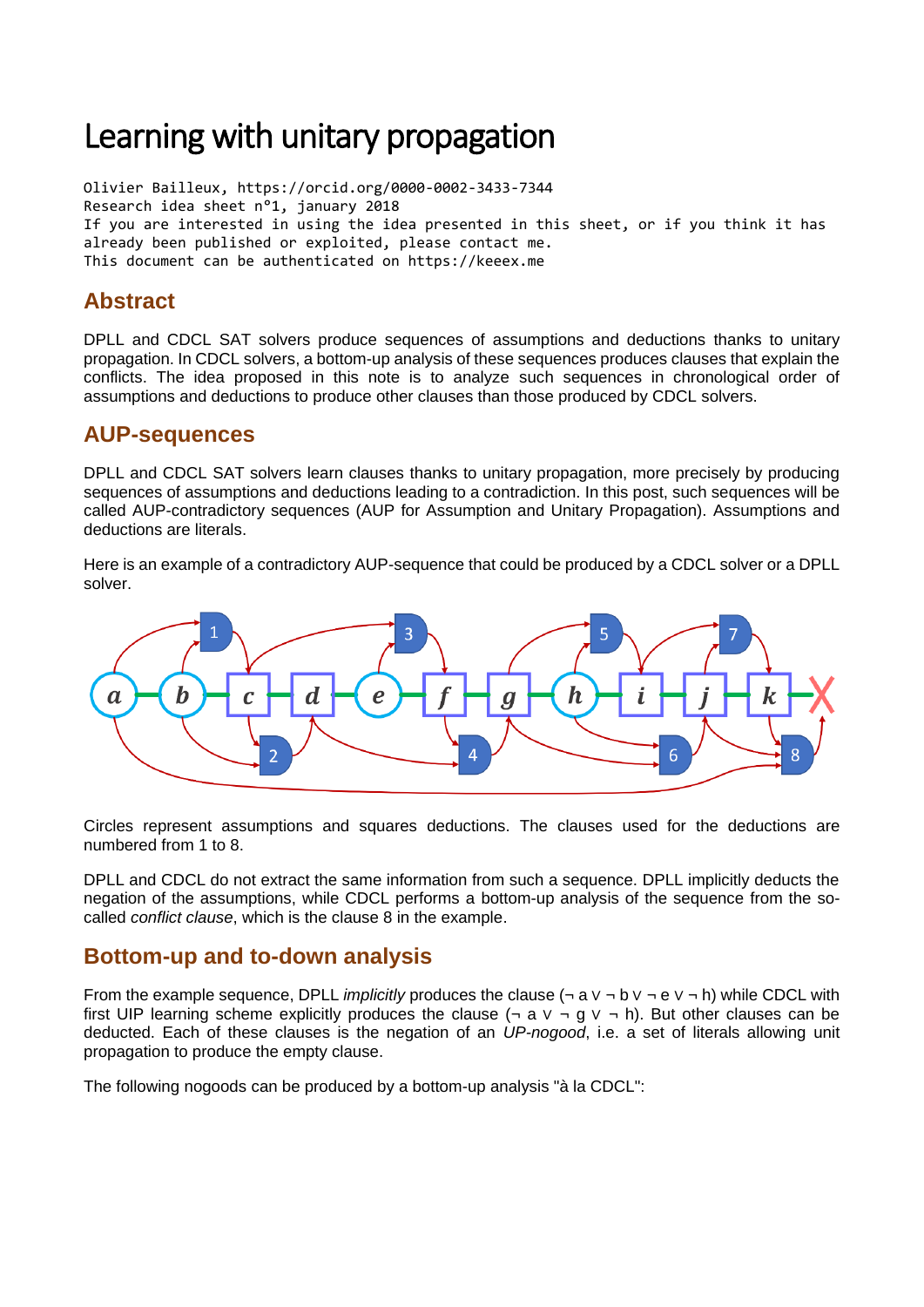

Each framed literal is replaced in the next nogood by those that allowed it to be deduced. The surrounded literals are assumptions of the AUP-sequence. The fourth nogood is the one that will be retained by a CDCL solver with first UIP learning scheme. The principle of bottom-up analysis has been the subject of numerous publications related to CDCL solvers and their learning schemes such as first UIP or last UIP, for example.

But it is possible to produce the following nogoods by a top-down analysis of the assumptions.



Top-down analysis produces UP-nogoods that are generally different from those produced by bottom-up analysis. To the best of my knowledge, it is rarely, if ever, mentioned in the literature. I will use the above example of AUP-sequence to illustrate the principle.

Since a and b allow unit propagation to deduce c, the set  $\{a, b, \neg c\}$  is an UP-nogood. But it is of no interest since its negation is clause 1, already known.

But a and b also allow to deduce d in two steps thanks to the clauses 1 and 2, so the set  $\{a, b, \neg d\}$  is a UP-nogood whose negation is the clause  $(\neg a \lor \neg b \lor d)$ . Incidentally, this clause is the resolvent of clauses 1 and 2 as defined in General Resolution.

Similarly, assumptions a, b, and e allow the literals f and g to be deduced, so {a, b, e,  $\neg f$ } and {a, b, e,  $\neg g$ } are UP-nogoods that establish that the clauses (¬a ∨ ¬b ∨ ¬e ∨ f) and (¬a ∨ ¬b ∨ ¬e ∨ g) are logical consequences of the clauses that were used to achieve unit resolutions in the AUP- sequence.

The last nogood is the set of assumptions, and its negation therefore represents the result of an ad absurdum reasoning, which deduces the negation of the contradictory assumptions.